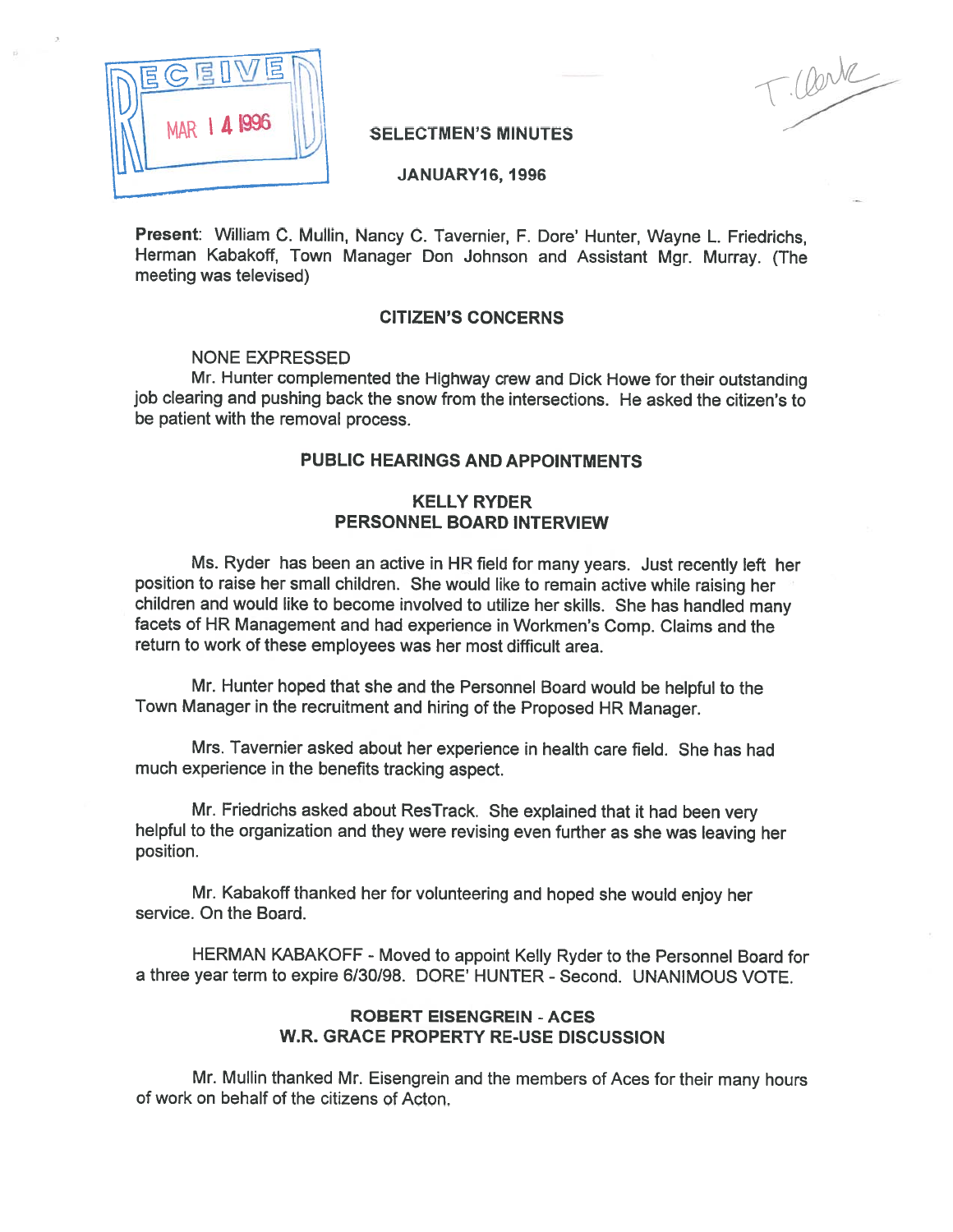Mr. Eisengrein updated the board on his many meetings with Grace representatives and Federal and State agencies with regard to the on-going clean up of the site. They are moving toward finalization of the project. The property in Acton is around <sup>200</sup> acres which is zoned light industrial. Aces has asked if Grace would be willing to set aside some of the land for conservation use in perpetuity, Grace indicated they would be willing to discuss it. They will be discussing it further in the Spring. The land they are talking about would be the land adjacent to the Sinking Pond. Mr. Eisengrein suggested the Town start thinking about what they would want to happen on that property. He had begun to think of potential uses, perhaps 25-30 acres to infiltrate sewerage. The property has 3 or 4 large warehouse type buildings that the town might use for storage. He feels it is <sup>a</sup> one time opportunity and <sup>a</sup> win-win situation. Grace has responded well to the remediation project. He urged the Town to have <sup>a</sup> pro-active <sup>p</sup>lan on what they wanted to do and see happen on that site when the remediation was complete.

Mr. Mullin asked about the potential of it being <sup>a</sup> Brownfield Project with EPA which would assist in the reuse of the formerly contaminated site, and limit the liability to the previous owners of such sites. EPA is trying to set up <sup>p</sup>ilot projects with financing up to \$200,000 for <sup>a</sup> year to help with these Brownfield properties. Mr. Elsengrein suggested that Lynn Jennings of the EPA might be helpful in taking the steps to participate as she has recently been promoted to that project.

Mr. Mullin also asked about the \$100,000 settlement that Grace paid in the court action. Mr. Einsegrien felt it was Grace's feeling that it covered most of the town's costs. Mr. Mullin asked it Grace considered it as their full moral obligation to the Town. Mr. Eisengrien did not feel that would be the limit of what they would do for the Town.

Eisengrein further complimented Lou Ingram, he is <sup>a</sup> smart guy with more power than Mr. Murphy. He felt they would cooperate. He did feel that Grace didn't want to <sup>g</sup>ive up the property, but felt they would be cooperative in the reuse, it is zoned light industrial and could be used for an industrial park if the town was not interested. While the clean up was to <sup>a</sup> good level, he did not want to see residential use at that site. However, he noted the close proximity of the Foster Masonry site which might be linked to form <sup>a</sup> new phase.

Mr. Hunter expressed his excitement over the possible use as <sup>a</sup> infliltation site for sewer use. He asked staff to look at the property to see if it could be used for this use. He said it might be <sup>a</sup> good alternative to the Adams Street site and directed staff to engage the Board of Health Director in the feasibility of this use.

Mrs. Tavernier echoed Mr. Hunter's interest. She felt it had potential for many reuses. Particularly as <sup>a</sup> second site for infiltration and location adjacent to the warehouse type buildings that could be used to hold the equipment needed to process the sewerage.

It was noted that <sup>a</sup> tour of the site might be very helpful and should be conducted before March when the site would be reactivated and more difficult to access. Eisengrein said the new Project Manager was very cooperative and he was sure it could be arranged.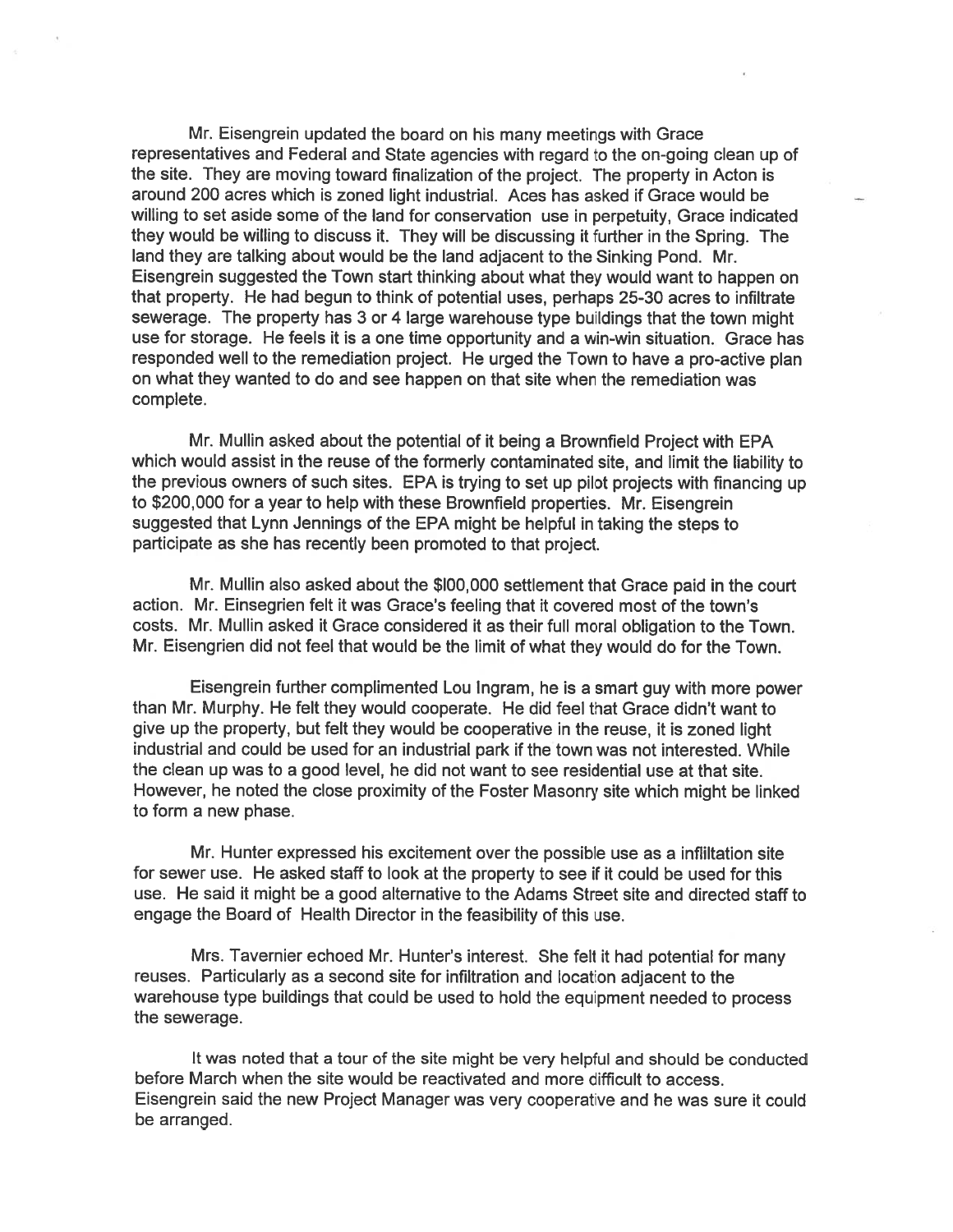Mr. Kabakoff asked if Mr. Eisengrein knew what they had in mind for the property and if the felt that Grace wanted to retain it. He was not sure of any desires Grace might have for reuse.

Mr. Friedrichs thought he should ge<sup>t</sup> some feedback before we went on the tour. Mr. Eisengrein felt we could ask them what plans they have for their property as an opener to discussions and <sup>a</sup> tour of the property. It was noted that Nancy Banks should be invited to tour the site as she was the Town Manager during the initial contamination in 1980. The Town Manager was asked to pursue this tour with Mr. Eisengrein.

### DON HERSKOVITZ LRTA UPDATE

Mr. Herskovitz outlined the development of RTA's. The 70' Oil Embargo began the development of the use of trains, buses and types of transportation geare<sup>d</sup> to mulit/group commuters. There are 14 RTA's in Massachusetts. Acton is one of ten in the LRTA. LRTA is very progressive and serves <sup>I</sup> 1/2 million per year in addition to 90,000 elderly and handicapped served by the Roadrunner and COA vans with <sup>a</sup> 4.8 million enterprise budget. LRTA operates out of the Thorndike Street Mulit-modal Building in Lowell, with buses, shuttles, trains. All ADA regulations are in <sup>p</sup>lace and drug and alcohol monitoring of staff used. They do not like to raise fares and fares have been augmented by the rental of store front space at the Thorndike Street facility and other innovations such as electric trains.

The Roadrunner and COA Van serve both the disabled and elderly (60+yrs.). Currently, the Roadrunner uses <sup>a</sup> 1992 van and COA uses <sup>a</sup> 1994 EMC Ford. They make 6,600 trips and the Roadrunner make 6,800 per year. The use varies from medical appointments to meal site activities. The cost is subsidized and the fee to the user is modest.

When asked about how LRTA had become involved in the Biker Locker issue, he felt that since the conduit already existed, the LRTA was chosen to disperse the funds because as the channel was already in existence it was the easiest route. He noted that he also works with COA and represents their needs to LRTA as <sup>a</sup> liaison.

Mr. Mullin thanked him for continuing to represen<sup>t</sup> Acton as our Representative.

Mr. Freidrichs asked who handled the train from Lowell, he replied Amtrak was handling that route.

Mrs. Tavernier asked if he were familiar about the access to the Fitchburg line. He was not familiar with the route but felt it might be freight related. She further noted that by joining LRTA vs. MBTA that the Town had saved thousands of dollars in assessments.

Mr. Mullin asked how Mr. Kennedy was doing in his position. Mr. Herskovitz said he was doing <sup>a</sup> grea<sup>t</sup> job and he would be happy to coordinate Mr. Kennedy's appearance before the Board for further discussions and future transportation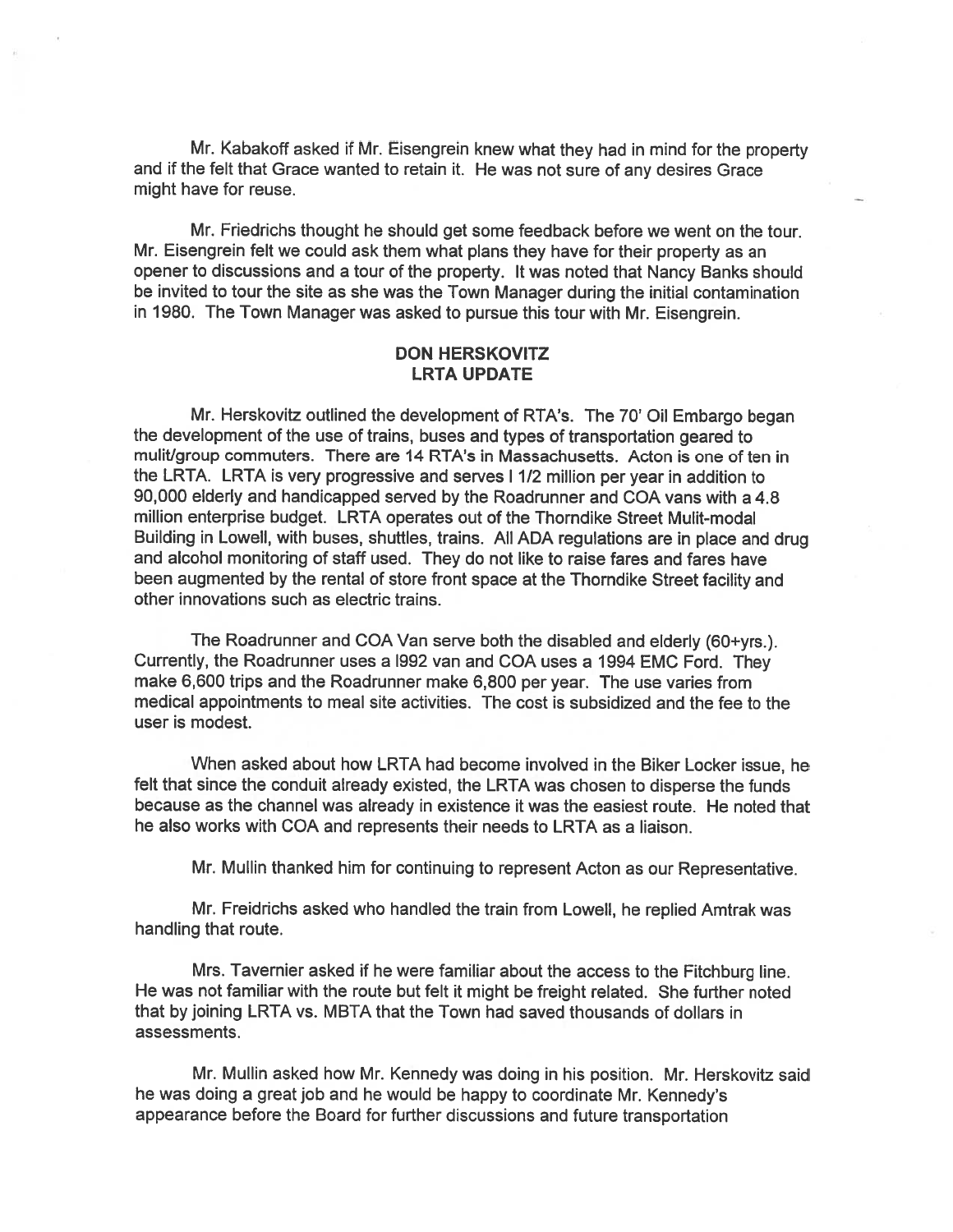possibilities. It was noted that it would be nice to schedule it after Town Meeting in May or June. Staff was asked to coordinate this with Mr. Herskovitz.

WILLIAM MULLIN - MOVED TO appoint Mr. Sheldon Herskovitz as Acton's Representative to LRTA for <sup>a</sup> term of one year. DORE' HUNTER - SECOND. UNANIMOUS VOTE.

#### KELLY'S CORNER PLANNING COMMITTEE

Mr. Richard Croswell of the committee was presen<sup>t</sup> with several members of the committee to update the Board of Selectmen on the status of the committee's work. They will be holding <sup>a</sup> Public meeting on January 24, at 7:30 and <sup>p</sup>lan to make <sup>a</sup> presentation and solicit feedback from the town. He reviewed the packet of information they will be discussing and potential zoning articles for discussion at that public meeting. He said the committee had solicited much feedback about where the citizens wanted this area to go. The committee was looking at it as becoming much like Lexington or Concord with buildings closer to the street and closer together and parking in the rear of the property. All these changes would require zoning changes. They wanted to create design standards and buffer zones where residential lots exist. They felt the traffic study in the Capital Plan is very important and would be helpful. The rezoning of the Haartz property would allow them to expan<sup>d</sup> and have <sup>a</sup> larger buffer and in turn would eliminate the potential of 20 house lots.

The Adessa site on Hosmer Street is not propose<sup>d</sup> as retail space and would address traffic and lighting issues. Mr. Kabakoff asked about if the two zoning articles passe<sup>d</sup> at Town meeting regarding that site. Mrs. Tavernier felt that the <sup>p</sup>lacement of the Citizen's petition on the warrant after the 9 Kelley's Corner articles would control it, however, it could still be amended on the floor, that would require <sup>a</sup> majority vote, but zoning requires 2/3rd vote, but speculated that the last changes made would take precedence. Staff will look into the issue.

The Chamber would like to see design standards and increased FAR's.

Mr. Mullin thanked the Committee for their work and helpful update. He was pleased that they monies for the traffic study had helped them with their work. Mr. Croswell too noted the importance of the results of the traffic study in determining the outcome of their work and suggested articles.

#### SELECTMEN'S BUSINESS

WAN DISCUSSION - The Board reviewed the memo of support from the Finance Comittee Chair. Mr. Mullin was thankful to the Finance Committee for recognizing the repor<sup>t</sup> and their review.

Mr. Kabakoff noted the Fincom concerns stated. Mr. Hunter felt they they would be considered. He was not sure on staff training requirements but <sup>a</sup> <sup>p</sup>lan would be developed and that security was the issue with the terminals at the school sites to preven<sup>t</sup> possible hacking. They will come back later and interegrate and expan<sup>d</sup> those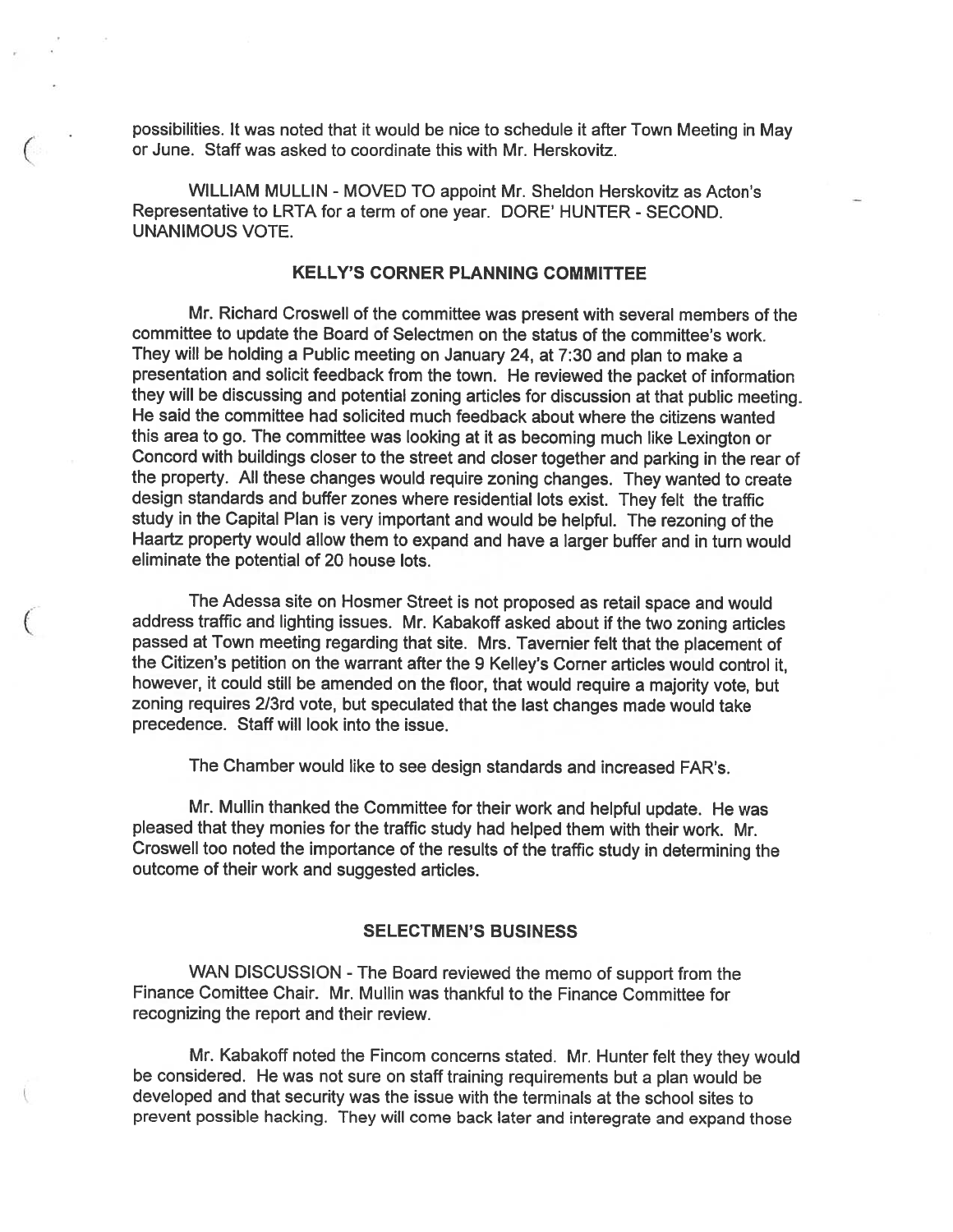sites, and the committee will be activated to accomplish those activities. Mr. Kabakoff expresse<sup>d</sup> some reservations but wanted to move forward with implementation. It was noted that most of the points raised could be addressed by the Fincom reviewing the lenghtly REP that was developed. John Murray was asked to forward the Fincom <sup>a</sup> copy of the RFP to clarify the points raised.

WILLIAM MULLIN- Moved to instruct the Town Manager to move forward with WAN implementation. NANCY TAVERNIER - Second. UNANIMOUS VOTE.

BUDGET DISCUSSION - Mr. Kabakoff was interested in knowing when the schools would presen<sup>t</sup> their numbers of need, and frustration on how the Board could develop its numbers/budget without knowing what the schools expectation of funds would be. Mrs. Tavernier wanted to discuss the numbers as they pertained to need and the established ALG Plan. Mr. Mullin felt the <sup>p</sup>lan that had been developed in August and was <sup>a</sup> planning tool. He felt <sup>a</sup> solution for both school and town needed to be developed. He noted that the schools have <sup>a</sup> operation need and are in need of physical improvements.

Mrs. Tavernier was concerned that ALG numbers had been developed and now they were changing drastically. Mr. Mullin said that he was never "wedded" to the numbers and Mr. Hunter noted that to <sup>a</sup> degree, that we have <sup>a</sup> process and hoped we didn't have large jumps, he wanted to avoid surprises at Town Meeting like the ones last year.

FREE CASH GUIDELINES AND FINCOM WORKSHOP - The Board thought that this could be helpful. Mr. Kabakoff felt it is essential to have this meeting and to review the numbers every year to use as <sup>a</sup> <sup>p</sup>lanning tool. It establishes <sup>a</sup> toad map, forces one to focus out on <sup>a</sup> five year window. Don Johnson has had conversation with Sharron Gaudet about the workshop. Sharron has indicated that she would require some staff support.

TOWN MEETING DATES - Mr. Johnson has spoken with the Moderator and he would be available on 1,. <sup>2</sup> and again on the 8th or 9th if needed.

MAGIC MEETING - Mr. Mullin expanded on the MAGIC AND MAPC documents in the packet. It was noted that the Water Representative was Ron Parenti. The Town Manager said that he <sup>p</sup>lans to have <sup>a</sup> Geo-base on-line that will be compatable with the Engineering Departments CAD data and also with other departments.

#### CONSENT AGENDA

NANCY TAVERNIER - Moved to accept the Consent Agenda items 8, 9, 12 and 13. DORE' HUNTER - Second. UNANIMOUS VOTE.

Mr. Kabakoff wanted clarification on the plumbing fee schedule. Don Johnson explained that it was <sup>a</sup> change that benefited homeowners by limiting permit fee.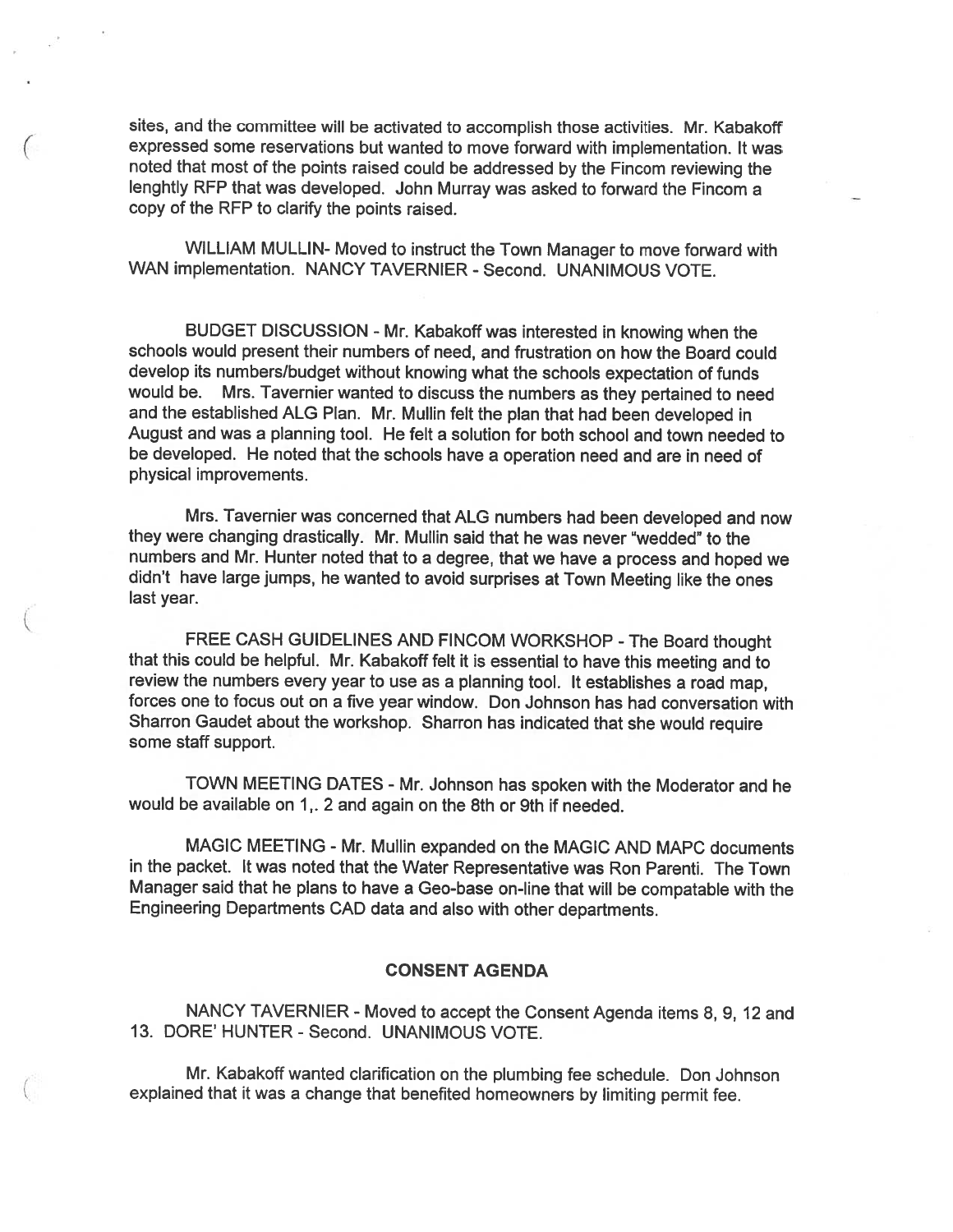HERMAN KABAKOFF - Moved to approve. WAYNE FRIEDRICHS - Second UNANIMOUS VOTE.

WILLIAM MULLIN - Moved to accept the gift of the DOVE Equipment to be used by the Police Department. WAYNE FRIEDRICHS -Second. UNANIMOUS VOTE.

#### TOWN MANAGER'S REPORT

The Minuteman Tour date was discussed it was noted that the Board members could go on different dates if they could not all be available on the same day.

HUMAN RIGHTS MAIL BOX REQUEST - WILLIAM MULLIN - Moved to approve the request for a mail box at Town Hall. HERMAN KABAKOFF - Second. UNANIMOUS VOTE.

MMA VOTING DESIGNATION - NANCY TAVERNIER - Moved to give voting designation to Don Johnson for the upcoming MMA Meeting. DORE' HUNTER - Second. UNANIMOUS VOTE.

SEWER STUDY - The Board discussed the funding of the Study. Mr. Kabakoff felt it should be reviewed to determine where the funding would come from. Mr. Hunter noted that this would be <sup>a</sup> good use of the Bottom Line Budget funds. DORE' HUNTER - Moved to direct the Town Manager to expend <sup>a</sup> maximum of \$9,000 from the current Bottom Line Budget of the current year to fund the SEA review as outlined in the memo. NANCY TAVERNIER - Second. UNANIMOUS VOTE.

The Board asked staff to provide <sup>a</sup> list of balances of un-appropriated articles for Board review.

BOY SCOUT CAMP ACTON PURCHASE - Don noted he has signed, the P&S, delivered it with the check to the Escrow Account. It will be forwarded to the Boy Scouts for <sup>a</sup> March <sup>1</sup> closing date. They are working with Joel Learner for funding. EOCA assures we have nothing to worry about with regar<sup>d</sup> to the hunting issues.

#### EXECUTIVE SESSION

DORE' HUNTER - Took roll call - All ayes, the Board will go into executive session to discuss strategy for negotiations.

The Board adjourned at 10:30 P.M.

neM.Joyc' -' Recording Secty. janl6,1996.DOC

Date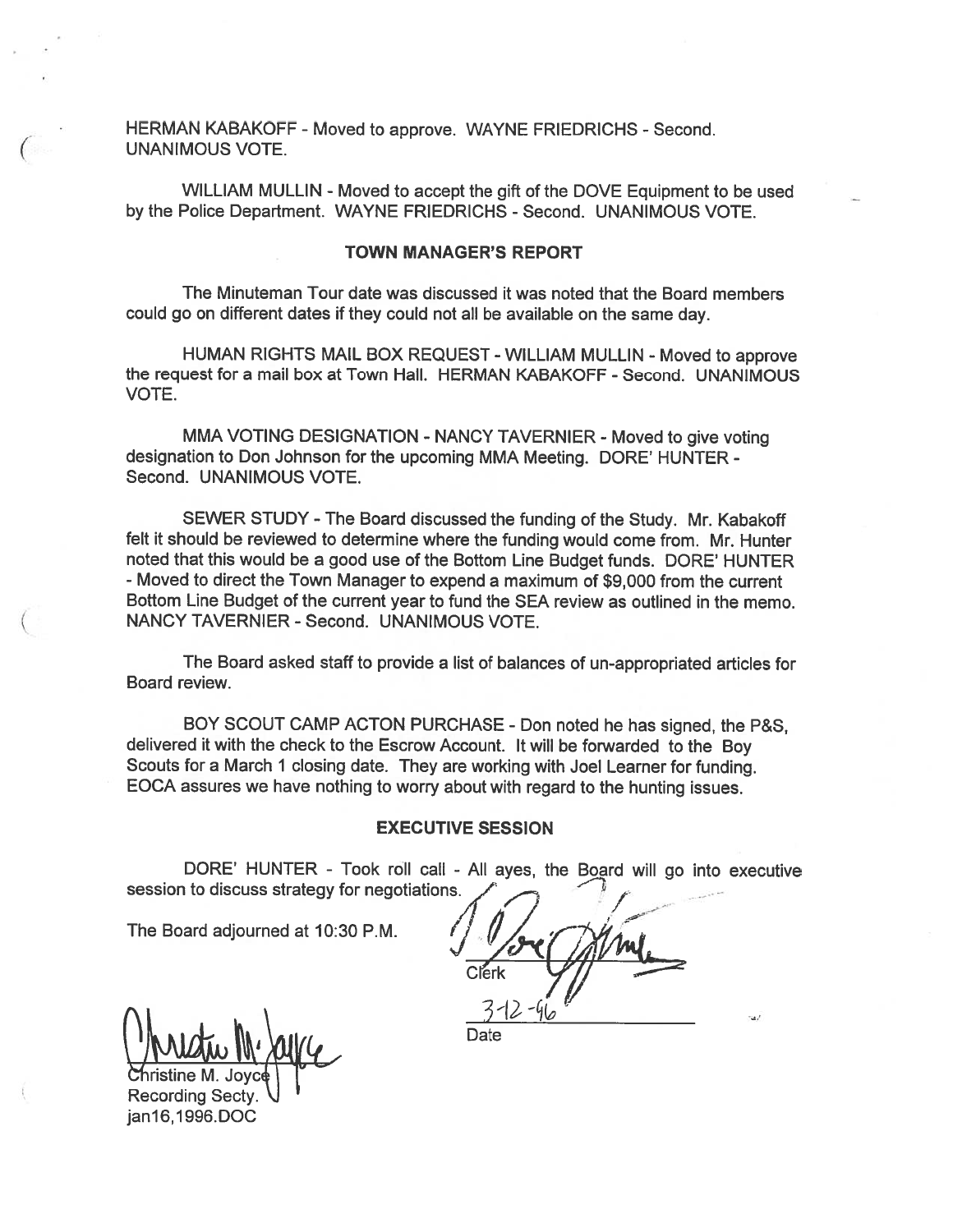January 12, 1996

TO: Board of Selectmen

FROM: William C. Mullin, Chairman

SUBJECT: Selectmen's Report

# AGENDA Room 204 January 16, 1996

### I. CITIZEN'S CONCERNS

#### II. PUBLIC HEARINGS & APPOINTMENTS

- 1. 7:35 Kelly Ryder Ms. Ryder will be in to interview for appointment to the Personnel Board. Enclosed please find her Citizen Resource Sheet and VCC Recommendation.
- 2. 7:45 Robert Eisengrein Aces Mr. Ensengrein will be in to discuss Land Use at W. R. Grace. Enclosed <sup>p</sup>lease find materials previously submitted by Mr. Ensengrein for Board review.
- 3. 8:00 Don Herskovitz LRTA Mr. Herskovitz will be in for <sup>a</sup> general discussion of LRTA issues.
- 4. 8:30 KeIley's Corner Planning Committee Presentation of Zoning recommendations for the Spring Town Meeting.
- Ill. SELECTMEN'S BUSINESS
- 5. WAN Please see enclosed report from the Finance Committee.
- 6. BUDGET DISCUSSION On going Discussion
- 7. MAGIC MEETING -Chairman will report to the Board.
- IV. CONSENT AGENDA

8. APPROVAL OF MINUTES - Enclosed <sup>p</sup>lease find minutes for December 19th for Board acceptance and signature.

9. STREET ACCEPTANCE - Enclosed <sup>p</sup>lease find <sup>a</sup> copy of the Orders of Taking for Board Signature. The Public Hearing is scheduled for February 27, 1996.